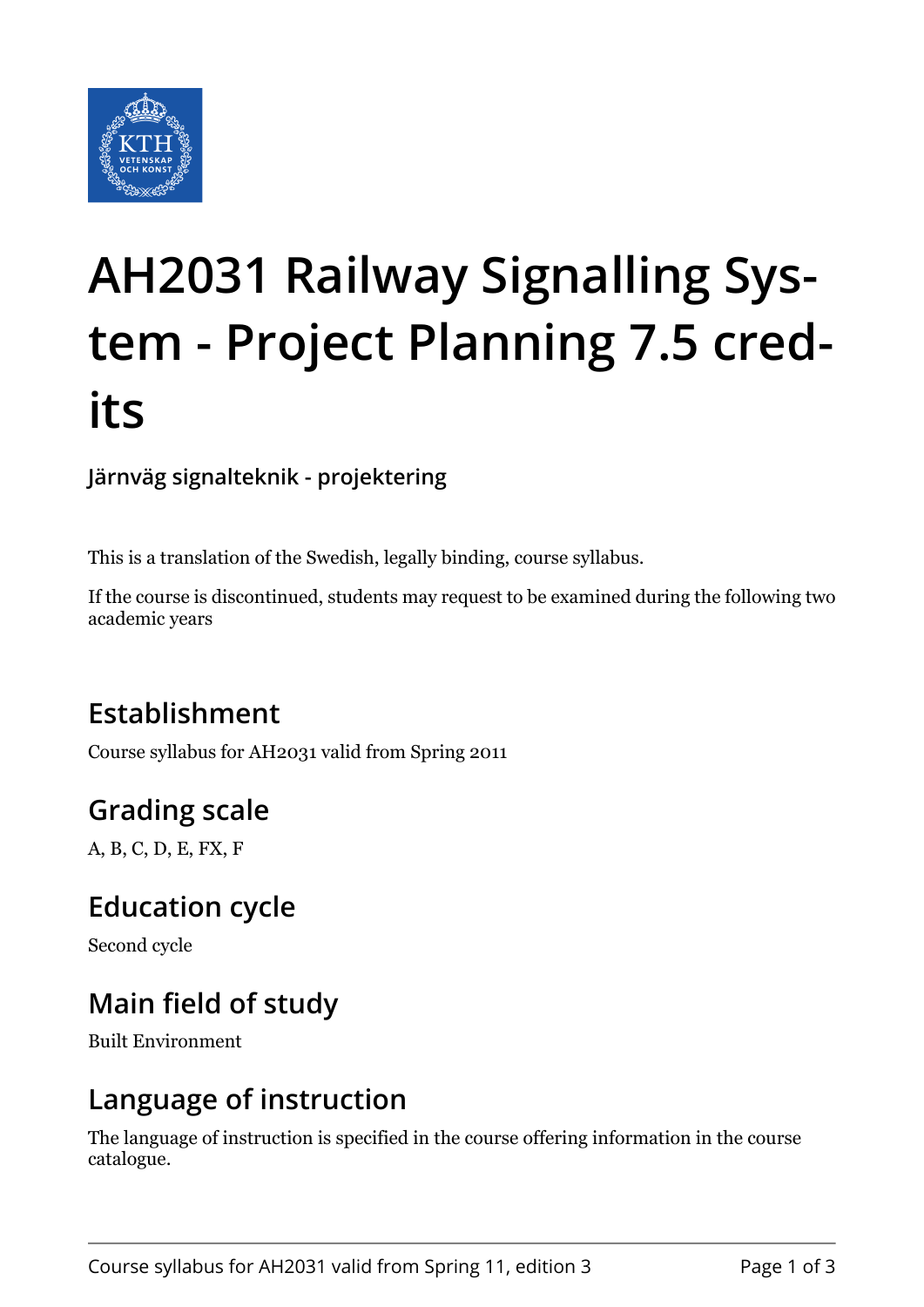## **Intended learning outcomes**

The course aims at providing students with basic knowledge of planning and design of signal safety systems for rail traffic through them to:

- Explain the need for a signal safety system
- Understand the various components and functions of a signal safety system
- Designt a secure signaling safety system
- Optimize the system for increased capacity

#### **Course contents**

- General principles of signal safety system design
- Signal and railway operation principles
- Side protection, front part protection and rail track circuits
- Shunting movements, interlocking and point switches
- ATP: function, design and validation
- Road crossing protection, functionality and design
- Signaling systems for higher capacity

#### **Disposition**

The course consists totally of twelve days of lectures by the basic knowledge needed to understand the subject. This is supplemented with exercises and project assignments to provide applications on the subject. Examination is five accepted project reports.

The course can partly be read at a distance.

### **Specific prerequisites**

At least 120 credit academic studies and documented proficiency in Swedish B and English A or equivalent.

#### **Special Qualifications:**

AH2029 Railway Signalling System, bc or equivalent.

### **Course literature**

Course compendium

#### **Examination**